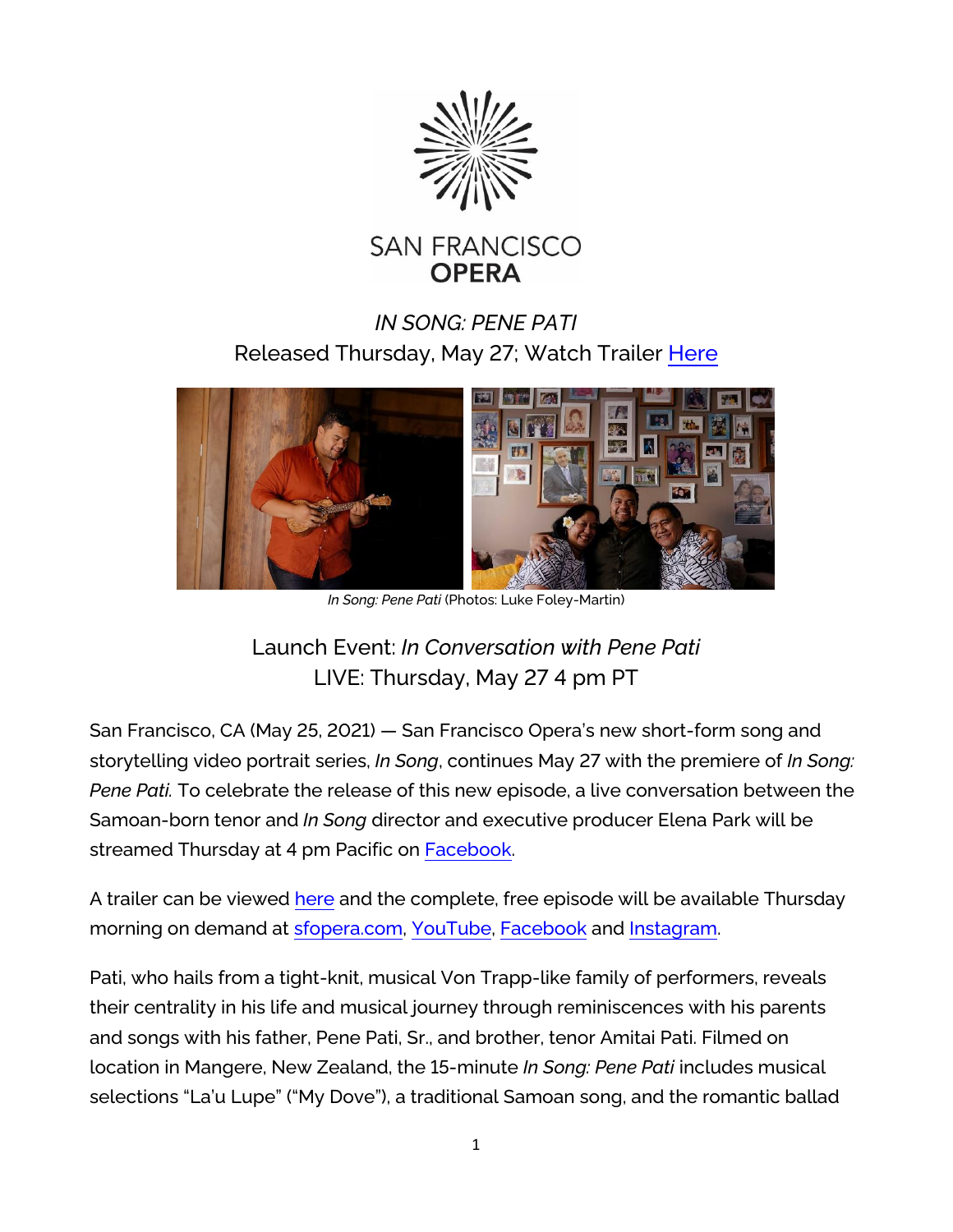"La Serenata" by Italian composer Paolo Tosti performed by Pati accompanying himself on ukulele.

Pati shares, "I didn't even know singing was a talent in the beginning. I really didn't. It was so embedded in our culture and in our DNA that you sing on your history. Opera, in a sense, is all about that. You're singing a story to the next person and they pass it on."

On pursuing an operatic career as a Pacific Islander, he says in the film: "I think my biggest motivator was knowing that I need to be the guy that shields the next lot of singers … it clears the path for the next lot of Pacific singers who want to chase the dream."

Pene Pati has been praised by the *San Francisco Chronicle* for his "magical, indescribable charisma that radiates beyond the footlights and compels you to pay attention to everything he does." Of his 2019 portrayal as Roméo in Gounod's *Romeo and Juliet*, the *Chronicle* observed "Pati sings in a gleaming, sensuous stream of sound." In 2017, *Opera New* proclaimed his "ringing tenor is a thing of beauty" when Pati made his role debut as the Duke of Mantua in a cast for Verdi's *Rigoletto* that also included wife Amina Edris (Countess Ceprano) and brother Amitai Pati (Borsa). Along with his acclaimed performances on the War Memorial Opera House stage, the former San Francisco Opera Adler Fellow has appeared with New Zealand's Festival Opera, Opéra National de Bordeaux, the Berlin State Opera, the Vienna State Opera, Washington National Opera and Opera San José. Since 2012, Pati has also been a member of Sol3 Mio, the popular, platinum-selling New Zealand trio formed together with his brother and cousin.

*In Song* is a series of intimate video portraits featuring remarkable San Francisco Opera artists who draw us into their distinctive spheres through stories and song—from classical to bluegrass, spirituals and Samoan songs. Launched in March 2021 with *In Song: J'Nai Bridges*, each episode invites us into the singer's world to see how they express themselves through deep connections to song. Upcoming episodes will feature mezzo-soprano Jamie Barton with special guest banjo virtuoso Béla Fleck, tenor Arturo Chacón-Cruz and soprano Amina Edris.

*In Song*, along with San Francisco Opera's other new digital content initiatives including the podcast *North Stage Door* and *Atrium Sessions*, is made possible, in part, through generous gifts to the Creative Edge Fund, founded by Carol and Dixon Doll.

2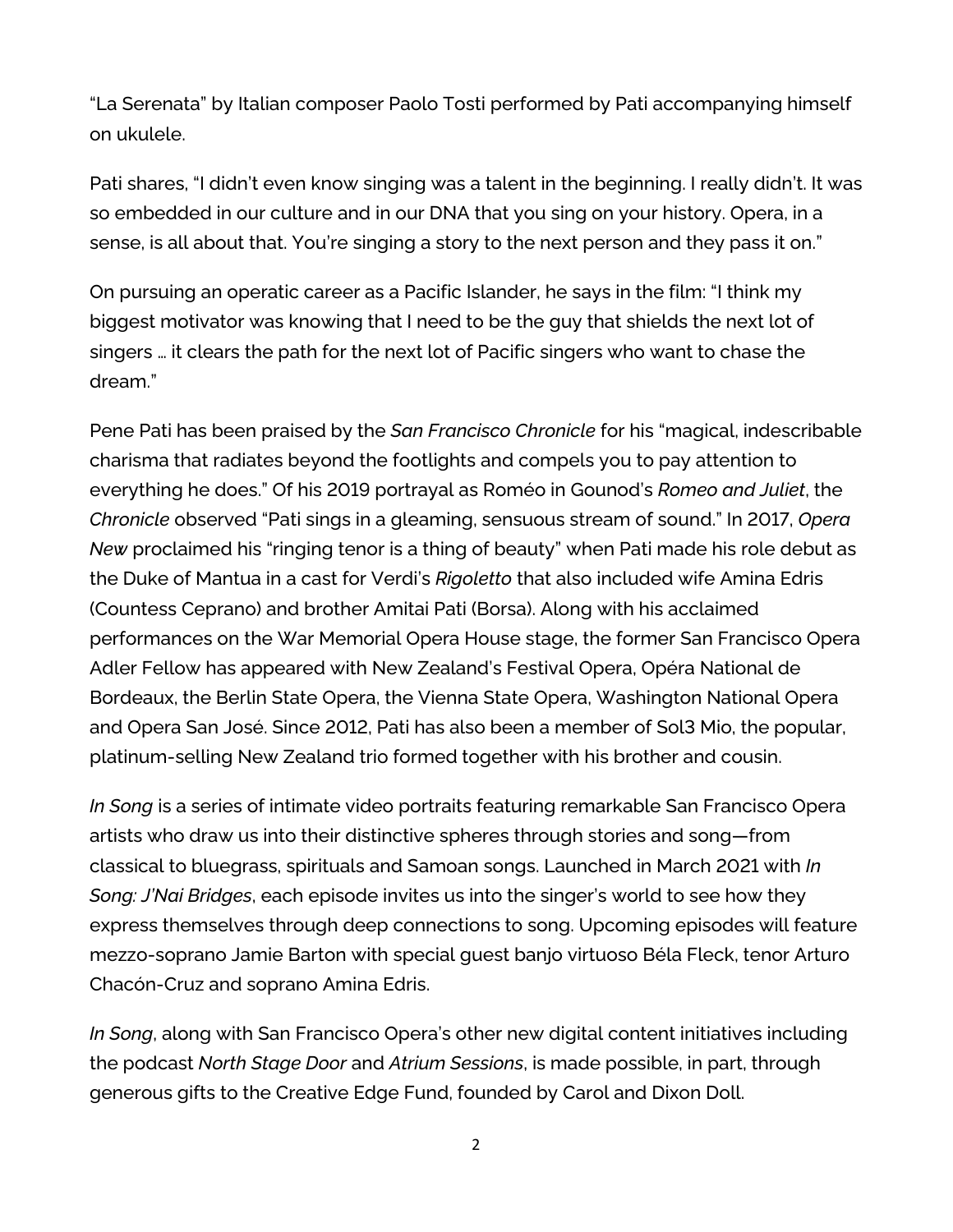## # # # #

*In Conversation with Pene Pati* Live Zoom conversation and audience Q&A, moderated by *In Song* director Elena Park Thursday, May 27 AT 4 PM PT



Pene Pati (Photo: Luke Foley-Martin); Elena Park (Photo: Kristen Loken)

Pene Pati discusses the creation of *In Song: Pene Pati* with director and executive producer Elena Park. Viewers are invited to ask questions. The one-hour, live Zoom conversation is free; register [here.](https://us02web.zoom.us/webinar/register/WN_tMaFq0c-Q2O5eAjEC2JMxw) The event will also be streamed on [Facebook.](https://www.facebook.com/SFOpera)

# # # # #

*In Song: Pene Pati* Running time: 15 minutes; A trailer is available [here](https://www.youtube.com/watch?v=X6ccbU9zZ80)

Performances: "La'u Lupe" ("My Dove") Samoan traditional song "La Serenata" by Paolo Tosti

Directed by Elena Park and Molly McBride Executive Producers: Matthew Shilvock and Gregory Henkel Executive Producer: Elena Park Producer: Molly McBride and Niamh Peren Editor: Steven E. Mallorca

Director of Photography: Timothy Flower Camera: Jack Barry and Dominic Fryer Associate Producer: Siobhan Sung

A San Francisco Opera/Lumahai Productions collaboration

The *In Song* series is made possible, in part, by the Creative Edge Fund, founded by Carol and Dixon Doll.